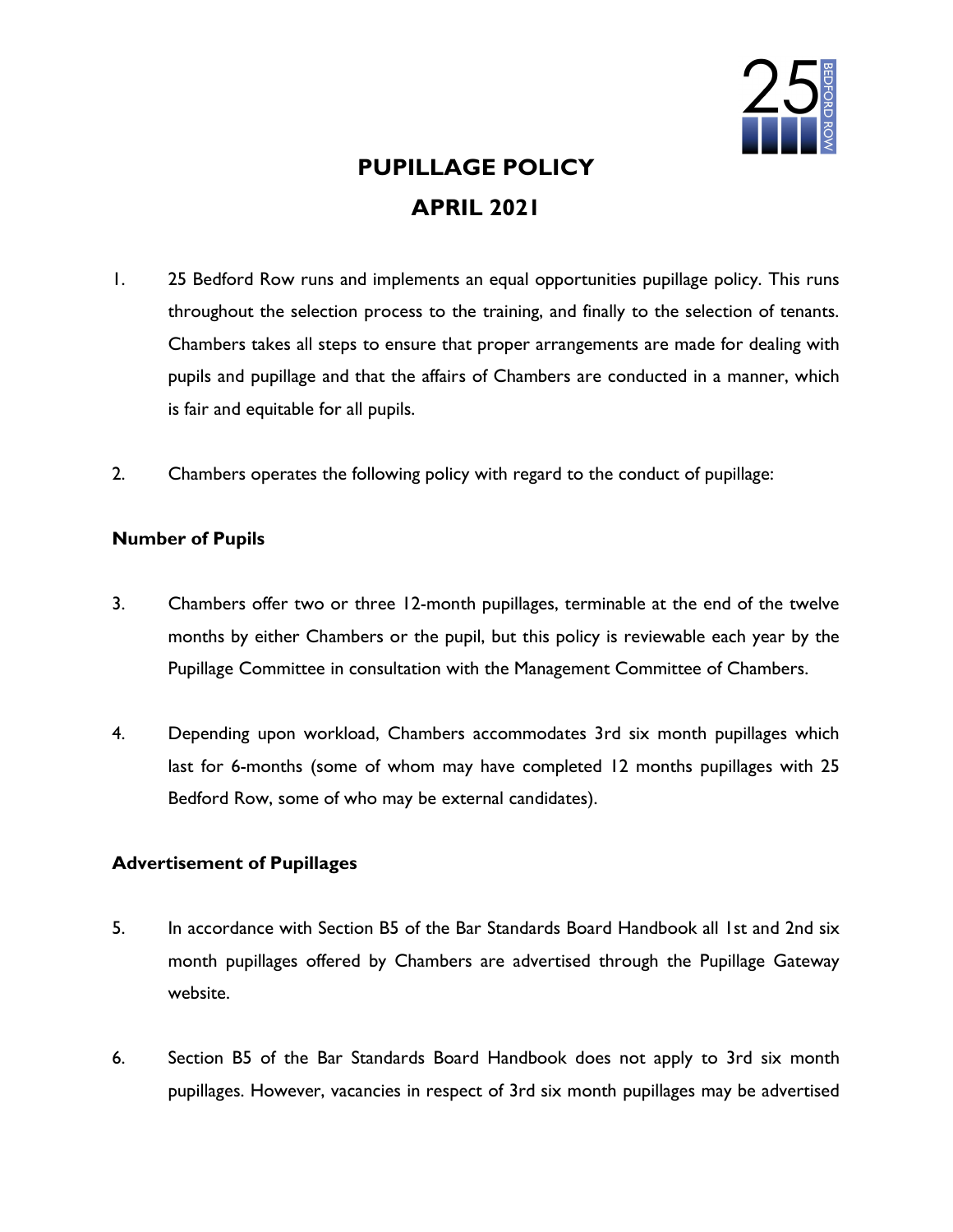on Chambers' website, the Bar Council website, on the notice-boards situated in the Library and Common-room of each Inn or on notice-boards at court.

## Recruitment / Choice of Pupils

- 7. NO pupil will be accepted in Chambers who has not come through the Chambers selection procedure.
- 8. It is Chambers' intention to ensure that the opportunity to undertake pupillage is open to all upon merit and ability. We have developed a system of selection over the years that we believe helps us recruit the pupils whom we believe will be able to work with us and at the same time is open and fair. We are looking for candidates with proven academic ability and with a character that we think will fit in and work well with Chambers. Selection will be made from Pupillage Gateway applications as follows:
	- i) Initial Selection: The Chair of the Pupillage Committee oversees the selection process. The whole of Chambers is involved in the initial consideration of paper applications forms. Two members of Chambers, using a standardised scoring procedure, independently review each application form. No application is rejected unless at least 2 members of Chambers have read the application form and reached the same conclusion. In the event of disagreement between the 2 members, the Chair of the Pupillage Committee will assess the application and his/her decision will prevail. A random selection of application forms, together with the scores awarded by the allocated two members, will be further reviewed by the Chair of the Pupillage to ensure the consistency of approach to candidates in the selection process.
	- ii) First Interview: We try to interview as many candidates as possible. This usually amounts to approximately 60. The candidate is asked to arrive 30 minutes prior to the allotted interview time, and is given a short piece of advocacy to prepare, such as a plea in mitigation or bail application. Each candidate will then be asked a topical and/or legal question(s) following the advocacy exercise. This is to ensure consistency, yet gives the applicant an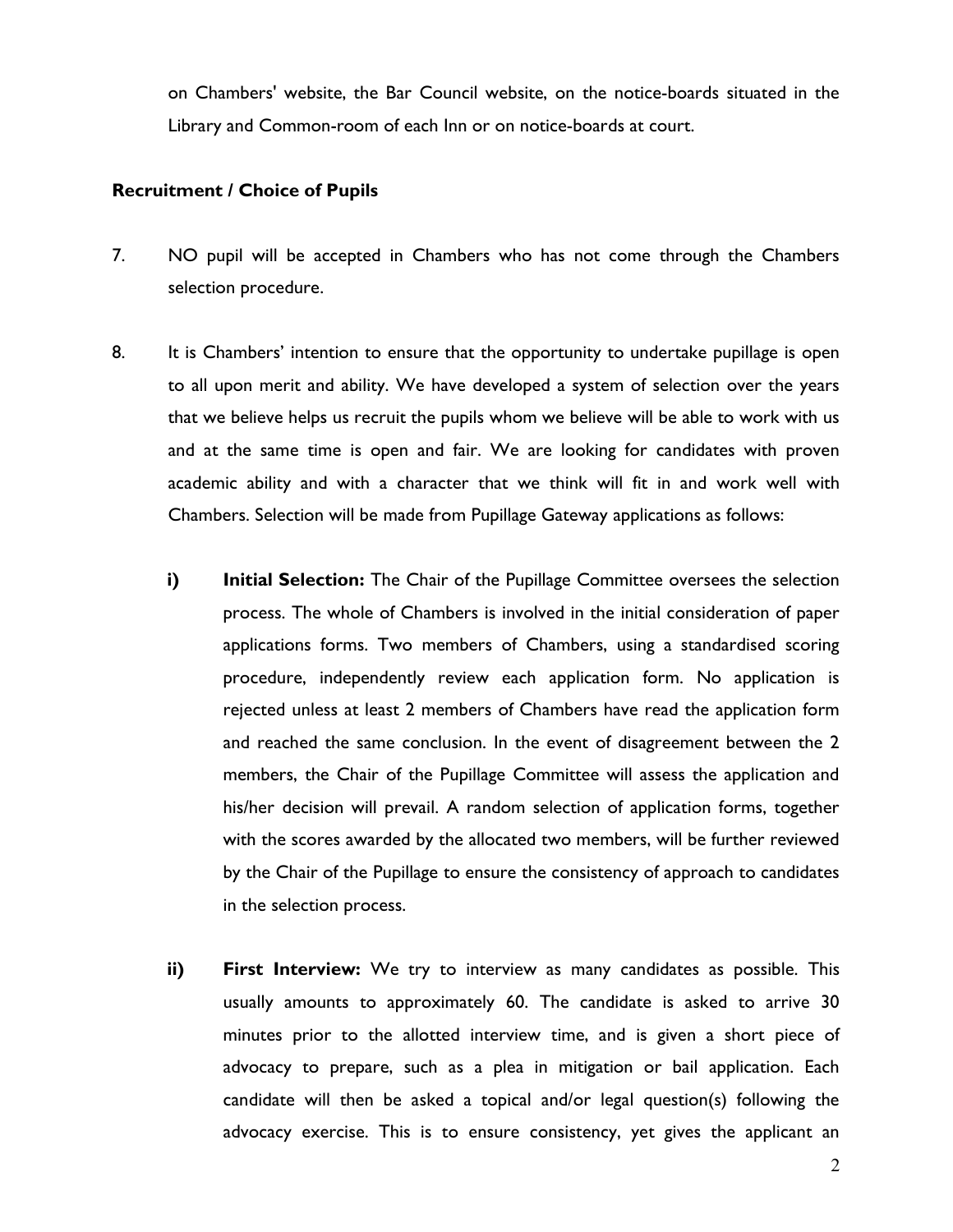opportunity to display individuality and originality. Each interview lasts a maximum of 15 minutes and requires no specific preparation on the part of the applicant in advance. Interviewers will be drawn from the whole of Chambers with a minimum of two members.

- iii) Second Interview: A short-list of between 10 and 15 applicants will be invited for a second interview. Again, the candidate is asked to arrive 30 minutes beforehand, when they all will be asked to perform a further pre-arranged advocacy exercise. The advocacy exercise is followed by a 3-minute speech to the Pupillage Committee on any non-legal subject of the applicant's choice, which should have been prepared in advance. Candidates will be advised in advance of the interview as to its structure but will not be provided with the advocacy exercise until they arrive. Interviewers will be drawn from the whole of Chambers with a minimum of 4 members including one Silk.
- 9. Throughout the interview process interviewers will use a standardised scoring procedure approved by the Pupillage Committee, again to try to make the process as fair as possible. The Chambers Administrator keeps the marks for each candidate at each stage in confidence.
- 10. Following the second interviews, a shortlist of candidates is invited to meet a crosssection of Chambers and working pupils in a more informal environment.
- 11. In the event (and only in the event) that Chambers fails to locate suitable applicants through the Pupillage Gateway system, or a pupil 'pulls out' for whatever reason, Chambers may invite and accept non-pupillage gateway applications (in accordance with the regulations, procedure and timetable). Such applications will be assessed and interviewed in the same manner (and upon the same terms) as Pupillage Gateway applicants.
- 12. From time to time, Chambers will also invite applications for 3rd six pupillages. Such applications will be assessed and interviewed in the same manner (and upon the same terms) as Pupillage Gateway applicants.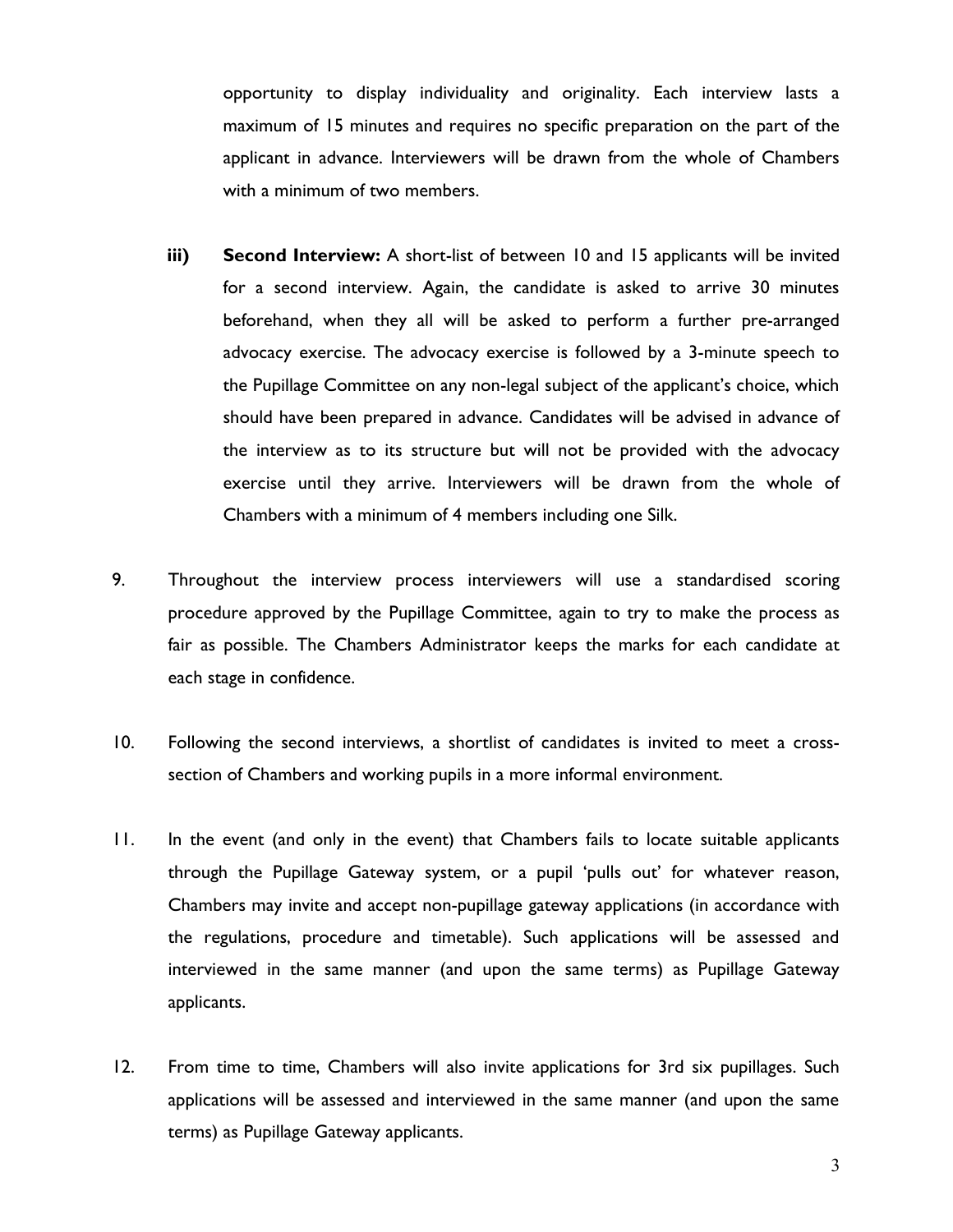## Funding of Pupillages

- 13. It is Chambers' intention to ensure that the opportunity to undertake pupillage is open to all upon merit and ability; it would be contrary to that intention, were offers based upon the ability and/or willingness of a particular candidate to fund themselves through pupillage. Accordingly, Chambers provides awards of £30,000 to each of its two or three 12-month pupils.
- 14. Chambers will make a grant towards the living expenses and food requirements incurred during the 1st six months of pupillage. The total payment will be  $£15,000$ , paid in monthly installments, payable in arrears. This payment is made on the basis that the pupil continues as a pupil in Chambers during the 1st six months but, should that arrangement cease, for whatever reason, the payments will be stopped.
- 15. During the 2nd six months, Chambers guarantees earnings up to a figure of £15,000. In the unlikely event that a pupil's earnings do not exceed this sum in any given month, Chambers will pay the pupil the difference. During the 2nd six months period of pupillage, Chambers does not seek to recoup any fees on monies earned, unless they exceed the guaranteed minimum, in which case any recoupment will be limited to the amount in excess of the monthly minimum  $(2,500)$  and only to the maximum amount that has already been advanced. Again, this payment is made on the basis that the pupil continues as a pupil in Chambers during the 2nd six months but, should that arrangement cease, for whatever reason, the payments will be stopped.
- 16. Chambers does not fund 3rd six month pupillages. By way of clerking and Chambers' fees, 3rd six month pupils are charged 10% of their income (currently under review).
- $17.$  $3<sup>rd</sup>$  Six pupils are expected to secure their own insurance with the Bar Mutual Indemnity Fund (BMIF).

# Travel Expenses

18. Chambers' travel policy for pupils is as follows: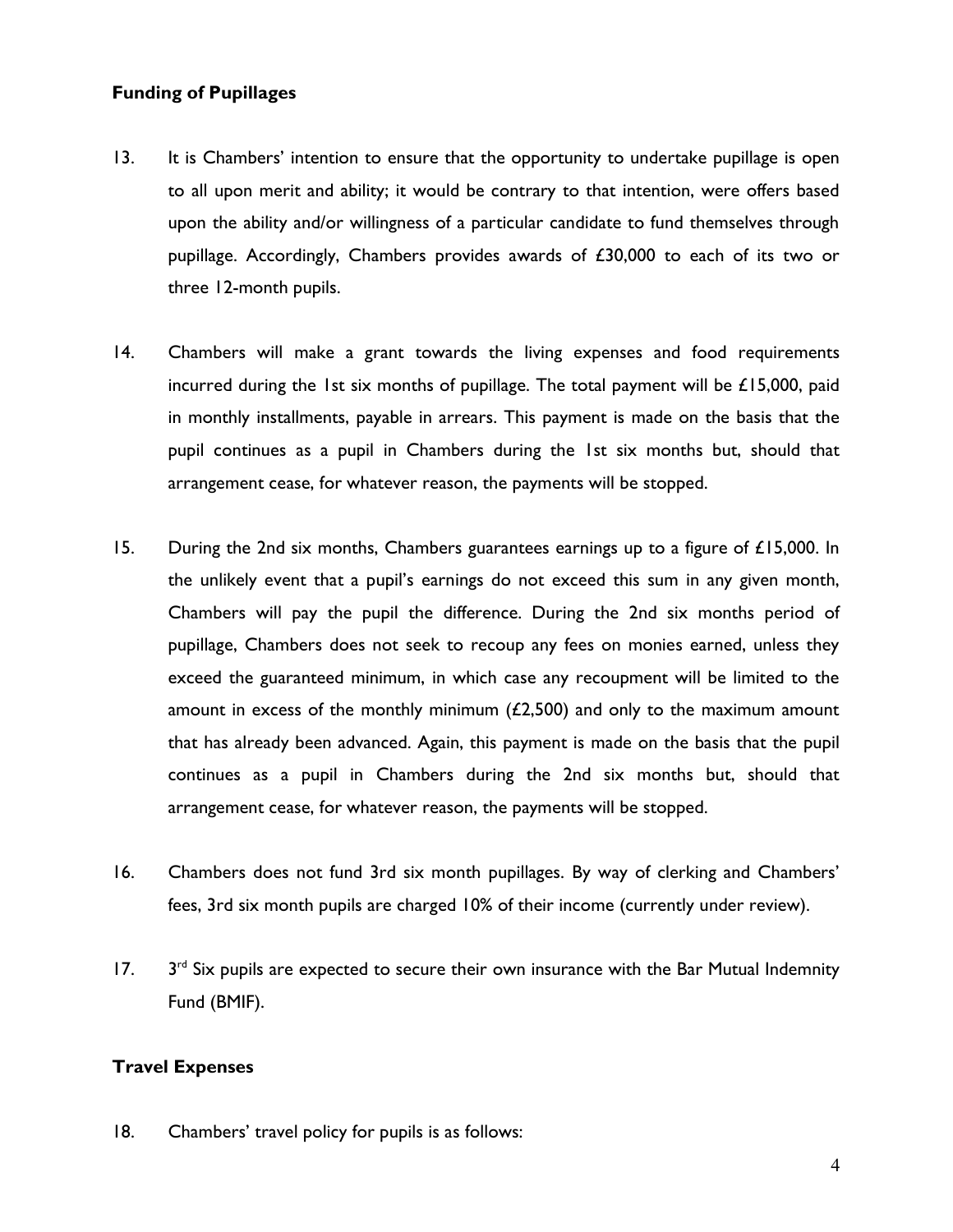- i) Travel card (zones 1-6) An interest-free loan is available to assist with the purchase of monthly travel cards throughout the twelve-month pupillage period. The loan is re-payable in monthly instalments, deducted at source from your pupillage award in your  $1^{st}$  Six and your guaranteed earnings in your  $2^{nd}$  Six. For the avoidance of doubt, your guaranteed earnings and any "top up" are calculated **before** your travel loan repayment is deducted.
- ii) Travel outside of London Chambers will reimburse travel costs to those courts listed in paragraph 33 below (in accordance with LAA regulations as to courts deemed to be covered by the London Bar) subject to compliance with conditions as set out at paragraphs 22-23 below.
- iii) The cost of travel to courts not within zones 1-6 or listed in paragraph 33 is to be met by individual Pupil Supervisors. Supervisors are encouraged to arrange placements within London for their pupil, should work commitments involve travel beyond the courts listed.

## Travel Cards

- 19. Repayment of the interest-free travel card loans will commence at the start of your pupillage (see 17 (i) above). You will have to sign an agreement to this effect.
- 20. If you leave chambers (either at the end of twelve months or before then any remaining travel card balance will need to be repaid in full (this can be deducted from gross receipts paid to chambers if you prefer).
- 21. In the event that after the end of your twelve-month pupillage (when the loan facility ceases), you remain in Chambers for a  $3<sup>rd</sup>$  Six and continue to have cash flow problems and require similar financial assistance, please contact the Chair of the Pupillage Committee. This will be treated in confidence and Chambers will endeavour to assist.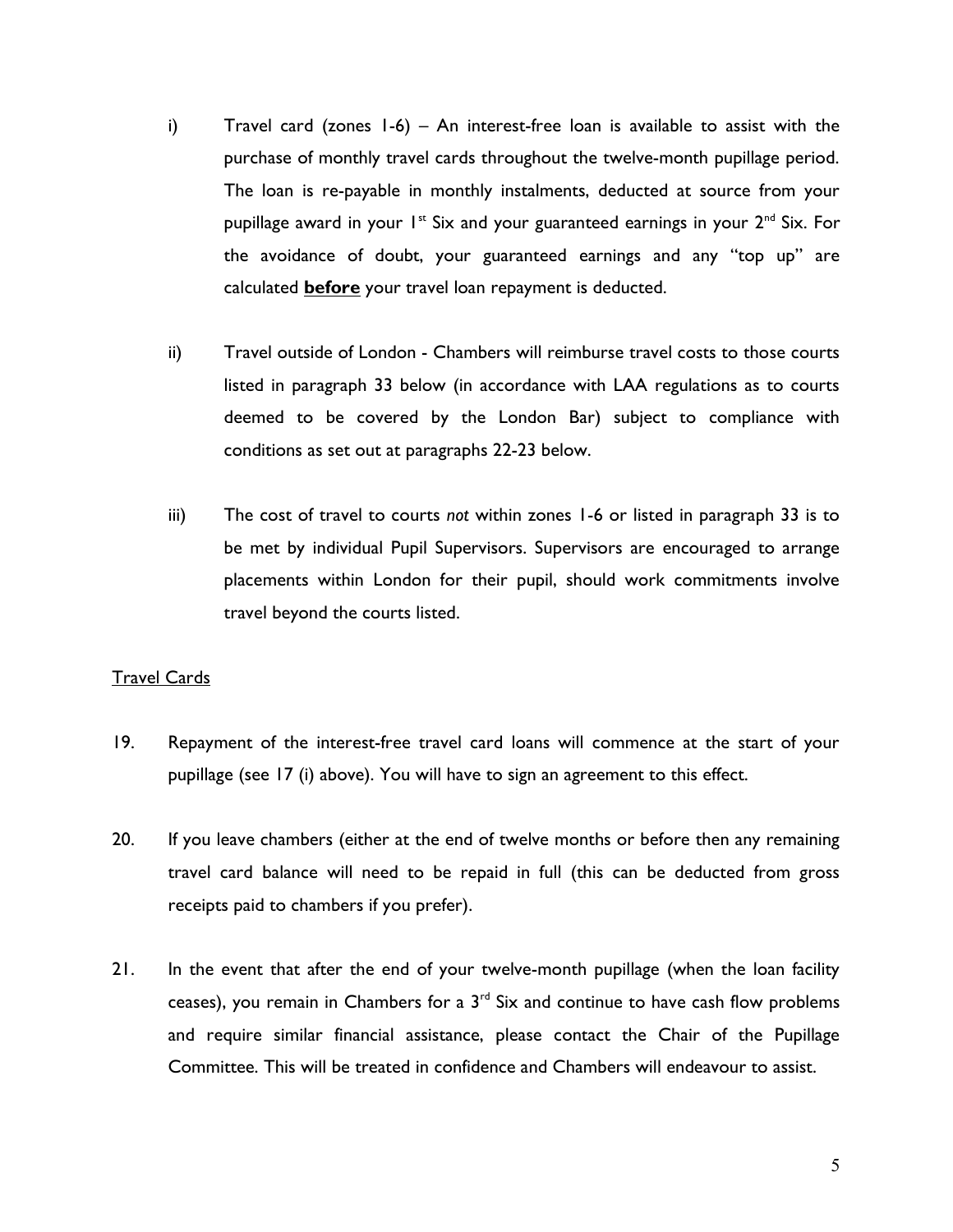## Travel outside of London

- 22. It is Chambers' policy that pupils are never sent to far-flung courts and expected to meet the costs of their travel from the court fee, unless it is to cover their own cases. However, it does mean that the tenant whose case it is meets the cost and there is a need to ensure costs are kept to a minimum.
- 23. Pupils are expected to book all long distance travel in advance. Tickets should be purchased by 6pm on the day prior to travel. Tickets can be purchased from any of the following sites:

www.raileasy.com www.thetrainline.com www.redspottedhanky.com

24. Pupils are required to keep and log all receipts for travel; otherwise Chambers will not reimburse travel. Upon proof of travel, Chambers administrator will ensure money is transferred electronically to your account or a cheque will be provided within 5 working days.

# General Travel Guidance

- 25. For all legal aided Magistrates Court appearances, pupils are paid a fixed fee and travel is paid on top. Accordingly, for the vast majority of your court appearances, you will get your travel repaid when you receive your fee.
- 26. Privately paid court appearances are paid normally at a higher rate and travel costs are not billed separately. Your travel is therefore deemed included unless separately negotiated by the clerks.
- 27. In respect of Crown Court appearances within London/M25, the travel costs are not paid by the court and are therefore usually paid by the individual practitioner. In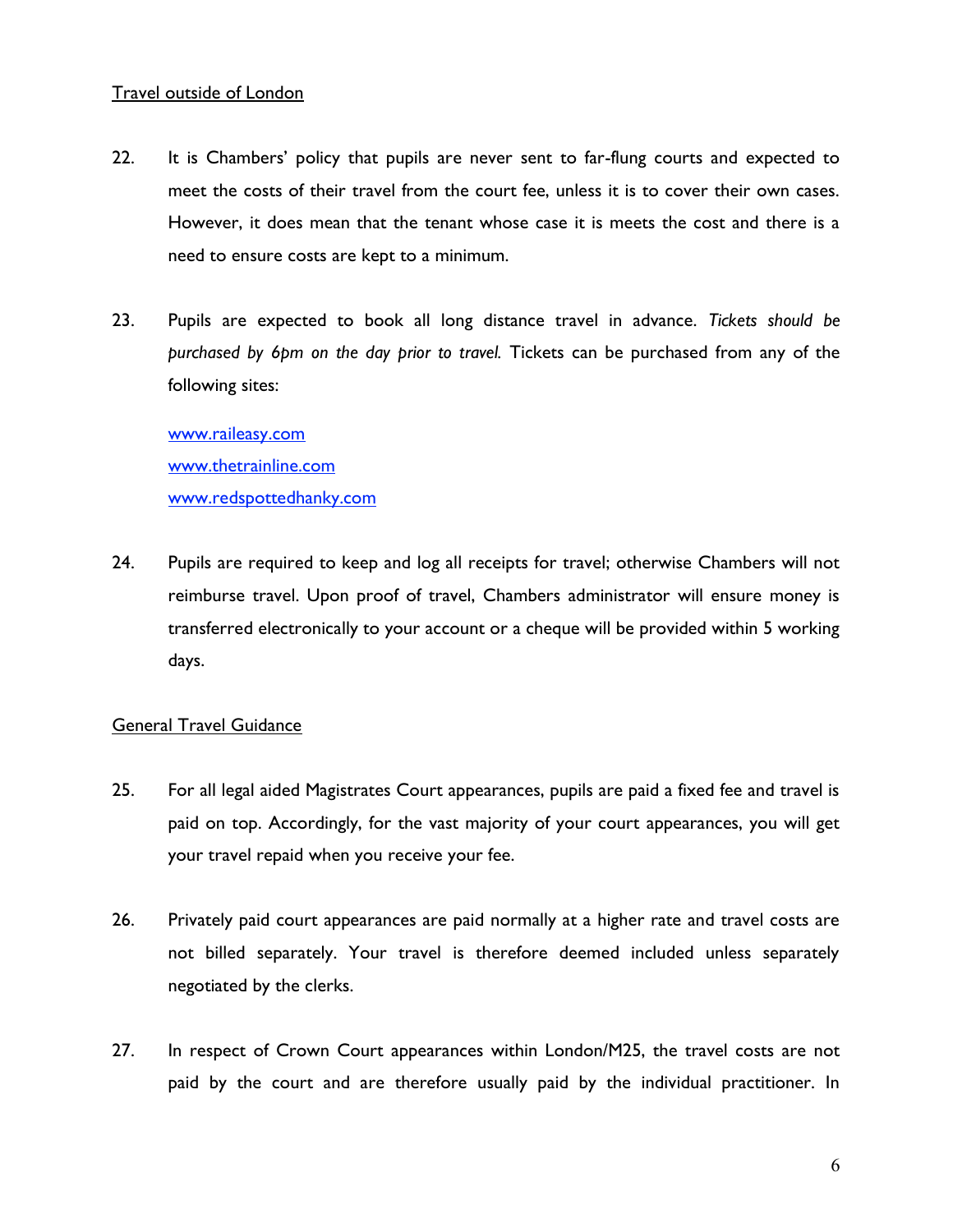pupillage, these costs will be met by Chambers and charged to the tenant whose case you are covering.

28. It is possible to claim back travel costs in respect of the Crown Courts listed below. It is essential that travel receipts are submitted to David Kirton, the Fees Clerk, together with the fee note for the hearing.

> Aylesbury Basildon **Cambridge Canterbury** Chelmsford **Guildford Huntingdon** Lewes Luton **Maidstone** Oxford **Peterborough** Reading Southend St Albans

- 29. The rationale is that we as an organisation and as a committee reduce our costs. Tenants costs are kept to a minimum (when you cover a hearing in Birmingham for example, the tenant will pay your appearance from their brief fee and then pay your travel costs too, irrespective of whether they can reclaim it back). Lastly, as pupils you will learn how to be efficient in keeping costs down, skills you will utilise when you are tenants in your own rights.
- 30. If there are any questions or queries over pupil travel policy, please do not hesitate to contact the Chair of the Pupillage Committee. Ultimately, if you can afford to buy a train ticket and reclaim the cost back, please do so as it is the cheapest method to purchase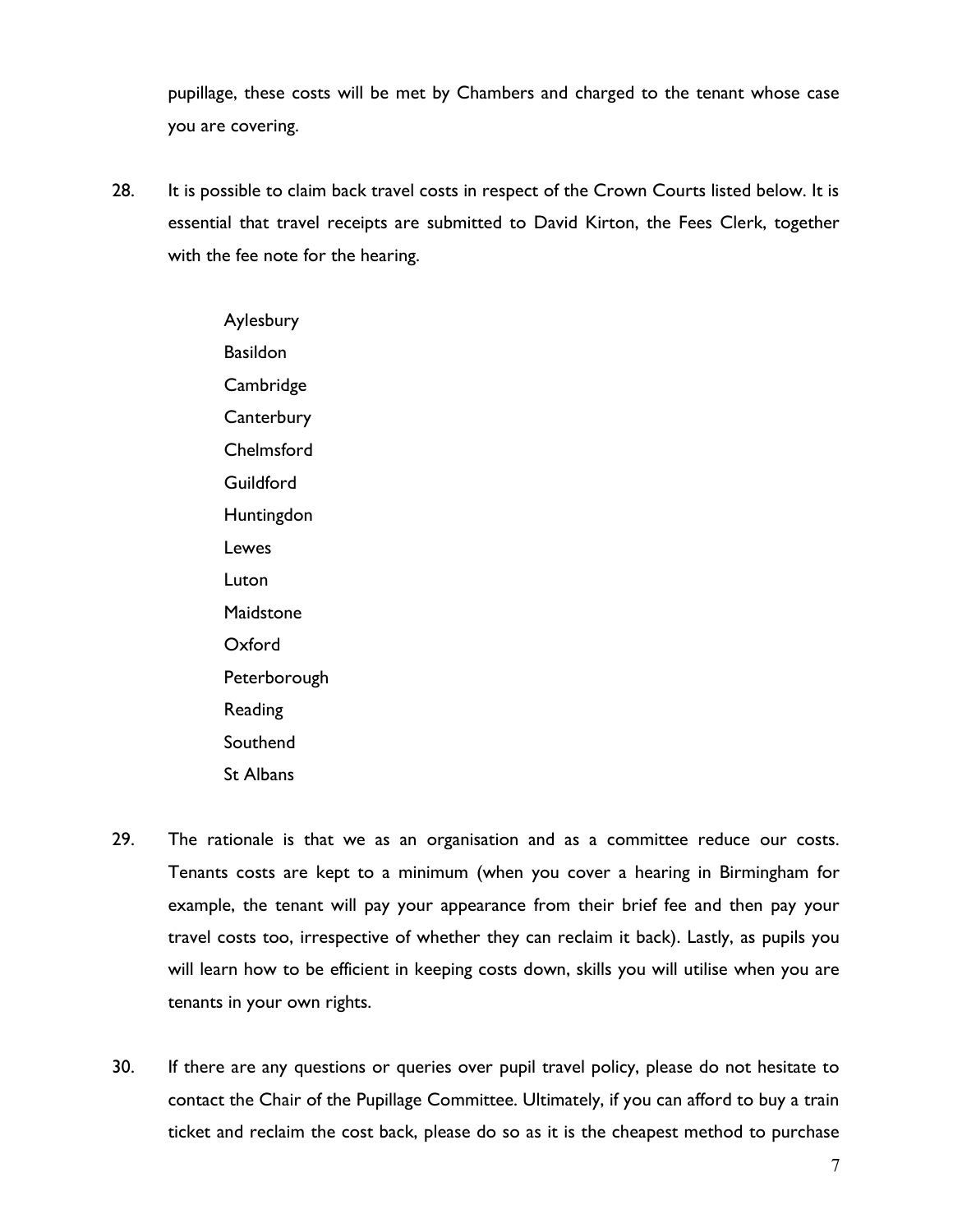tickets. If you cannot afford to do this, please use the travel warrants system as that it what it is there for.

## Recoupment of payments made to pupils

31. Chambers will not seek or accept repayment from pupils of any of the sums referred to above (or payment made for attendance at compulsory training courses), whether before or after their fixed departure date, save in the case of misconduct on the pupil's part.

# Pattern of pupillage

- 32. All three 12-month pupillages are general criminal pupillages.
- 33. During the first six months, pupils will be allocated to a single Pupil Supervisor.
- 34. At an induction held during the week prior to commencement of pupillage, all pupils receive a comprehensive written guide to pupillage at 25 Bedford Row. As well as welcoming the pupil, it sets out guidance and material in advance of the pupil's arrival in Chambers to help them get the most out of pupillage with us. In addition, during the first week in Chambers, we arrange a meeting for all pupils with the Chair and the other members of the Pupillage Committee, together with fellow pupils, to answer any further queries and to ensure that pupillage has begun smoothly.
- 35. All 1st six-month pupils are also expected to spend some time with  $3<sup>rd</sup>$  six-month pupils and / or junior tenants to ensure experience is gained in the Magistrates Court prior to the commencement of  $2^{nd}$  six pupillage.
- 36. Second six month pupils will be allocated to a (different) single Pupil Supervisor for the duration of the 2nd six-month period that they will shadow and assist. Pupils will also attend Court in their own right. Pupils are moved to different rooms, so they get to know as wide a range of members of Chambers as possible. The association between pupil and Pupil Supervisor is necessarily less strong during the 2nd six months as the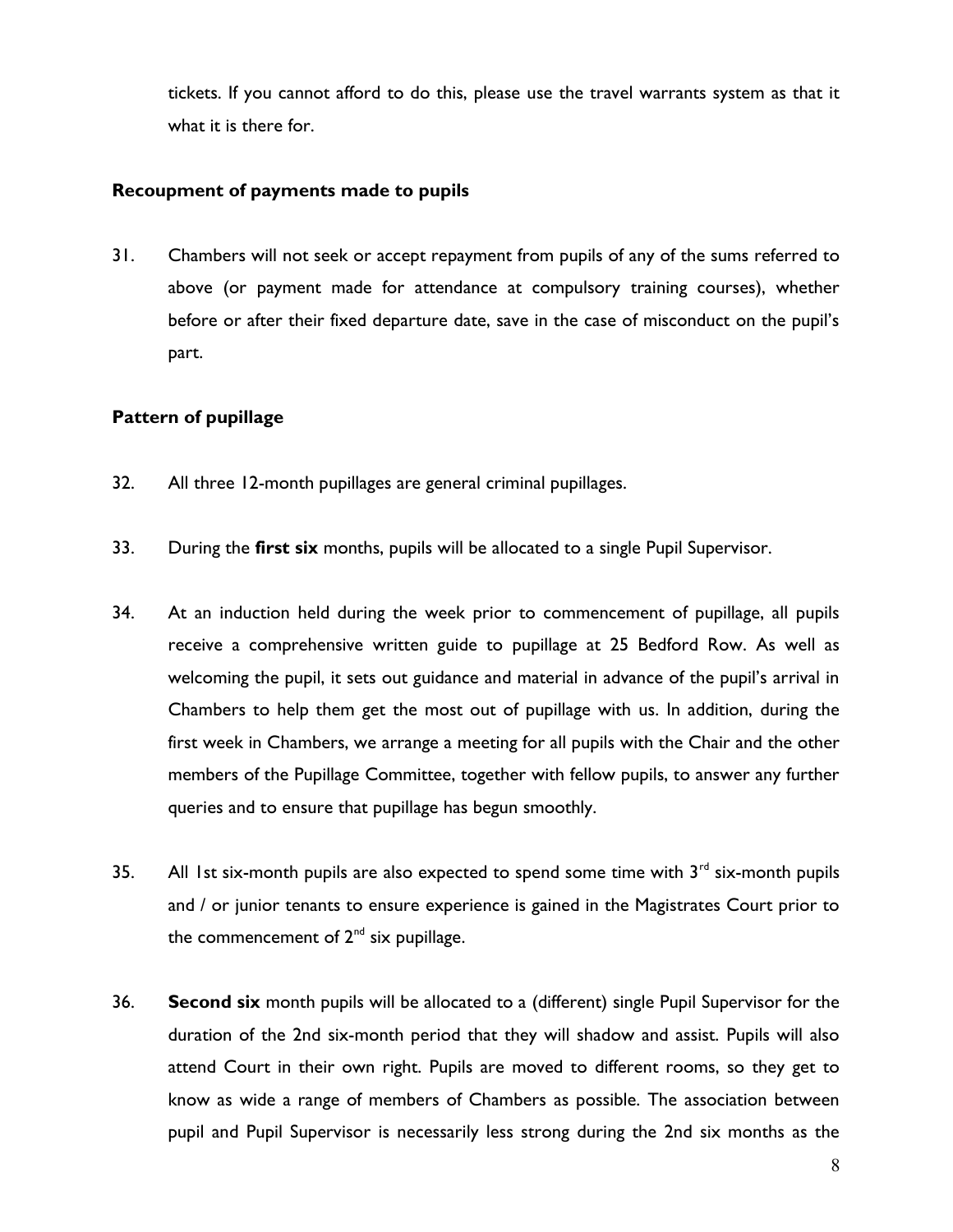pupils are in court on their own account every day. But the Pupil Supervisors keep a close eye on the work their pupils are doing, especially during the first few weeks.

37. Third six month pupils will be allocated to a (different) single Pupil Supervisor for the duration of the 3rd six-month period that they will shadow and assist. Pupils will also attend Court in their own right. Pupils are moved to different rooms so they get to know as wide a range of members of Chambers as possible. The association between pupil and Pupil Supervisor is necessarily less strong during the 3rd six months as the pupils are in court on their own account every day. But the Pupil Supervisors keep a close eye on the work their pupils are doing, especially during the first few weeks.

#### Social Media

38. We recognise that social media is a relevant and increasingly important area for practice development and promotion. However, pupils must not under any circumstances post/tweet/blog or otherwise refer to any case or client in their social media profile(s) without the express and written consent of the appropriate instructing solicitor and chambers.

#### **Holidays**

- 39. Under the Working Time Regulations, all pupils (whether 12 month pupils or  $3^{rd}$  six pupils) are entitled to 2 weeks' holiday per each 6 months as of right. Chambers does not consider Bank holidays to count towards this entitlement. Chambers' funding continues during holiday periods. Any additional holiday period is entirely at the discretion of Chambers and must be discussed and approved in advance with the Pupil Supervisor and the Senior Clerk and will necessitate (pursuant to Bar Standards Board Regulations) prior approval from the Bar Standards Board to extend pupillage for that period.
- 40. All working pupils are expected to make themselves available to cover work at the busiest times, namely over the Christmas period, Easter period and other Bank holidays. Requests for holiday leave at these times will not be approved unless exceptional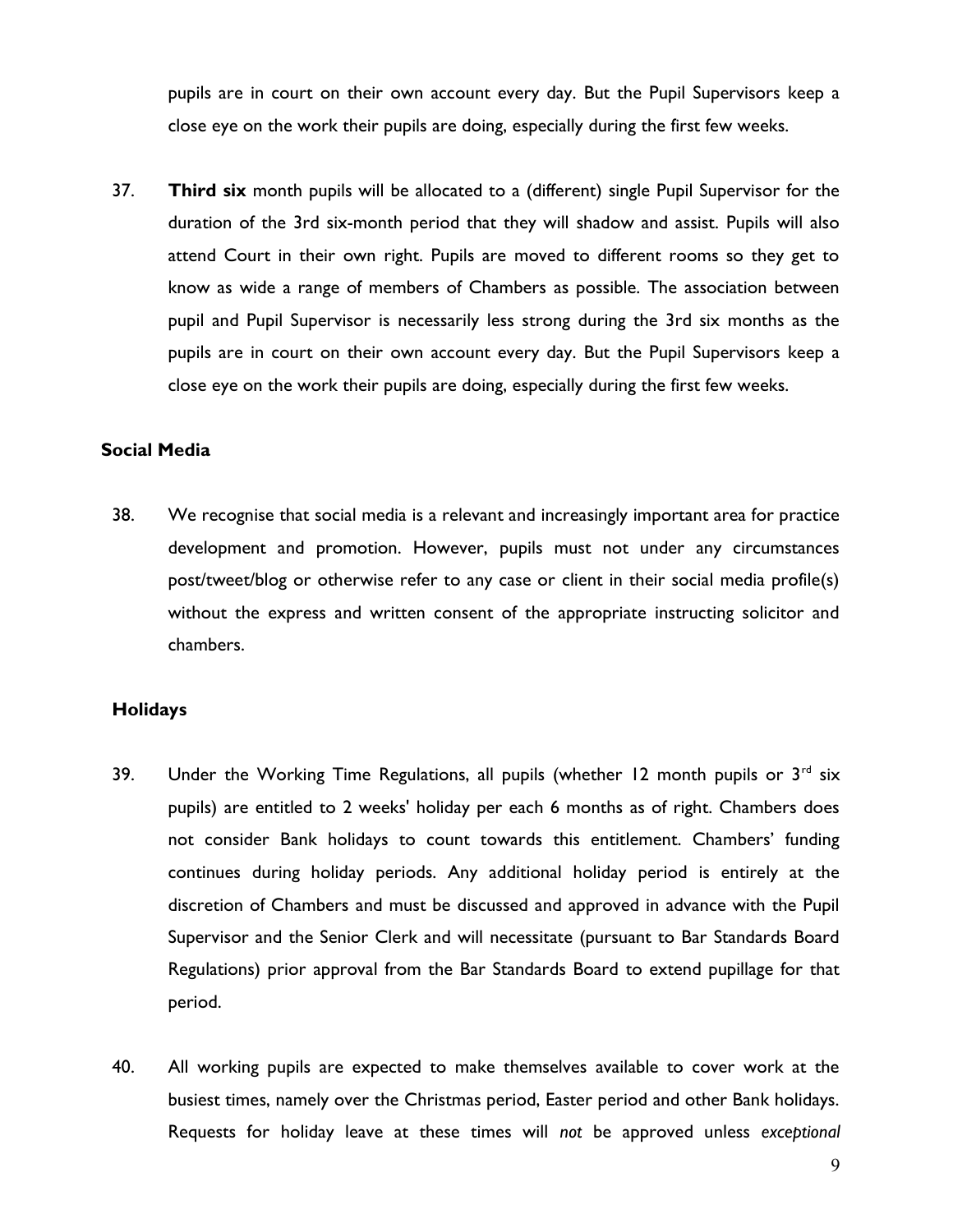circumstances apply, and prior approval has been requested in writing and granted by the Pupil Supervisor, Chair of Pupillage and Senior clerk.

41. Unauthorised and unexplained absence by the pupil will be treated as voluntary termination of pupillage with immediate effect and will be considered misconduct on the pupil's part (thus rendering the pupil liable to repay all pupillage awards paid to date).

# Obligations of the Pupil Supervisor

- 42. The Pupil Supervisor of a 1st six month pupil will regularly review the Pupillage Check List during the course of the pupillage and will report to the Chairman of the Pupillage Committee as to the pupil's progress at the conclusion of the period of pupillage. The same obligations apply to a 2nd six-month pupil.
- 43. The Pupil Supervisor will ensure that the pupil is exposed to and adequately instructed in the conduct of all matters and procedures set out in the Pupillage checklist.
- 44. The Pupil Supervisor will afford adequate and repeated opportunity to the pupil to:
	- i. Read and discuss the Pupil Supervisor's work,
	- ii. Practise their own paperwork, attend conferences,
	- iii. Observe the Pupil Supervisor in Court,
	- iv. Observe other members of Chambers in Court,
	- v. Receive regular and constructive feedback upon the pupil's progress,
	- vi. Receive thorough training in the field of professional ethics, paperwork and court work.
- 45. The same opportunities will be afforded to the pupil during the practising period (2nd and 3rd six months) of pupillage. Additionally, the Pupil Supervisor will afford adequate and repeated opportunity to the pupil to undertake court work in his or her own right.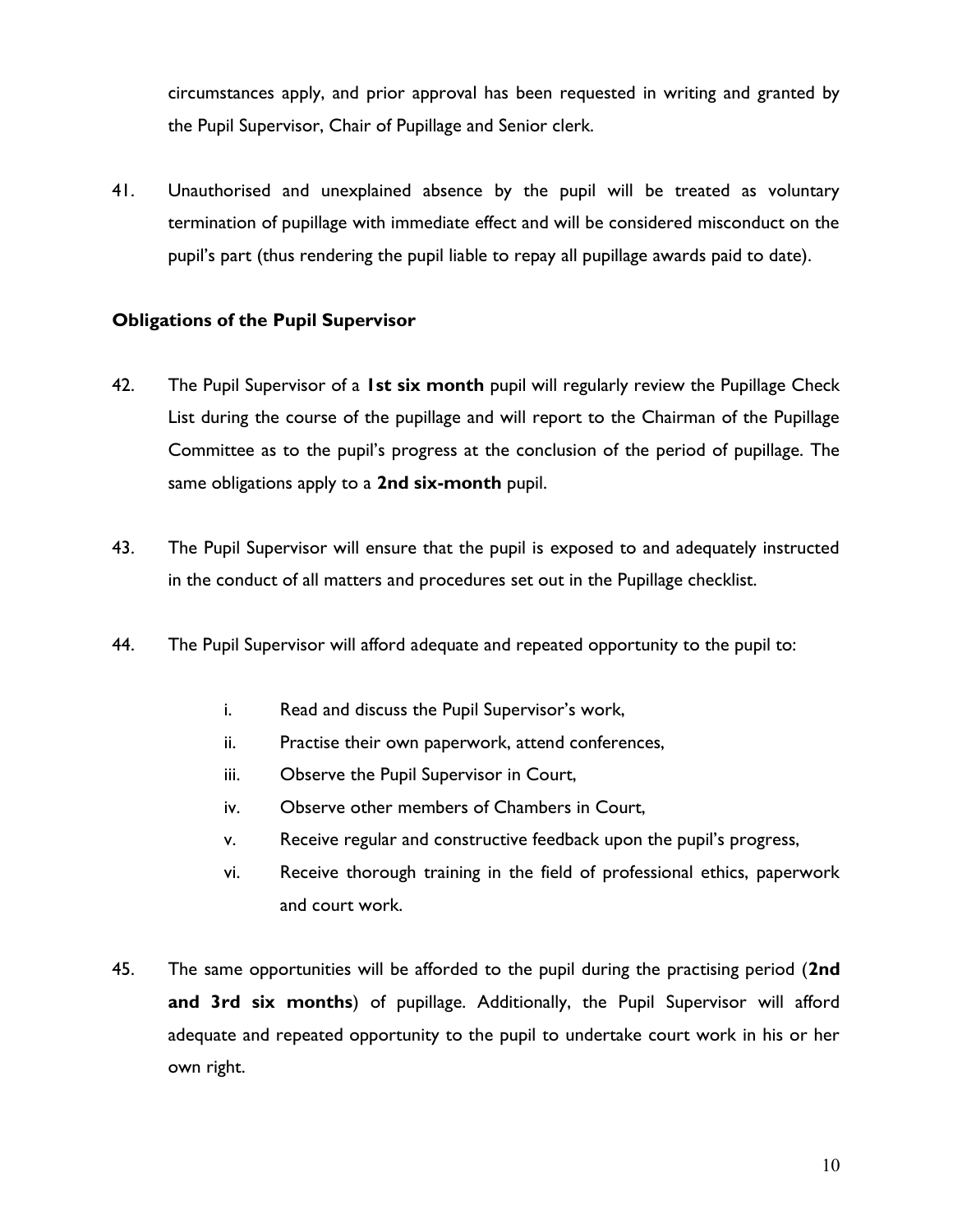## Check List used

- 46. A Check List, outlining the roles and duties involved in pupillage, as provided by the Bar Standards Board entitled "Pupillage Checklist", will be used by Chambers.
- 47. Pupils will not be certified as having completed their pupillage until the list has been finally discussed, signed and handed to their Pupil Supervisor. In addition, the submission of signed and completed checklists is a compulsory part of any tenancy application the pupil may make to these Chambers.

## Continual Assessment

- 48. Chambers views prompt, regular and constructive assessment of pupillage not only as good practice but also as vital. On an informal basis, pupils are encouraged to continually monitor their progress by informal discussions with their Pupil Supervisors. In addition the Pupillage Committee meets all of the pupils on a regular basis so that any problems or complaints can be talked over and dealt with.
- 49. On a formal basis, and in addition to the Bar Standards Board checklists, Chambers operates an in-house training and assessment procedure.
- 50. At the conclusion of the pupil's 1st and 2nd six month periods, the pupil and Pupil Supervisor will complete an in-house pupillage appraisal form based upon their own appraisal and the feed-back they have had from other members of Chambers, clerks, solicitors and other members of the Bar. The form deals with a comprehensive range of the pupil's abilities and capabilities and also makes suggestions for the future development of the pupil. This is intended to assist the pupil to know how they are progressing in pupillage and identify those areas requiring improvement. The contents of the form will be discussed with the pupil within a month of him/her finishing that stage of their pupillage. Completed appraisal forms are held in confidence by the Chair of the Pupillage Committee.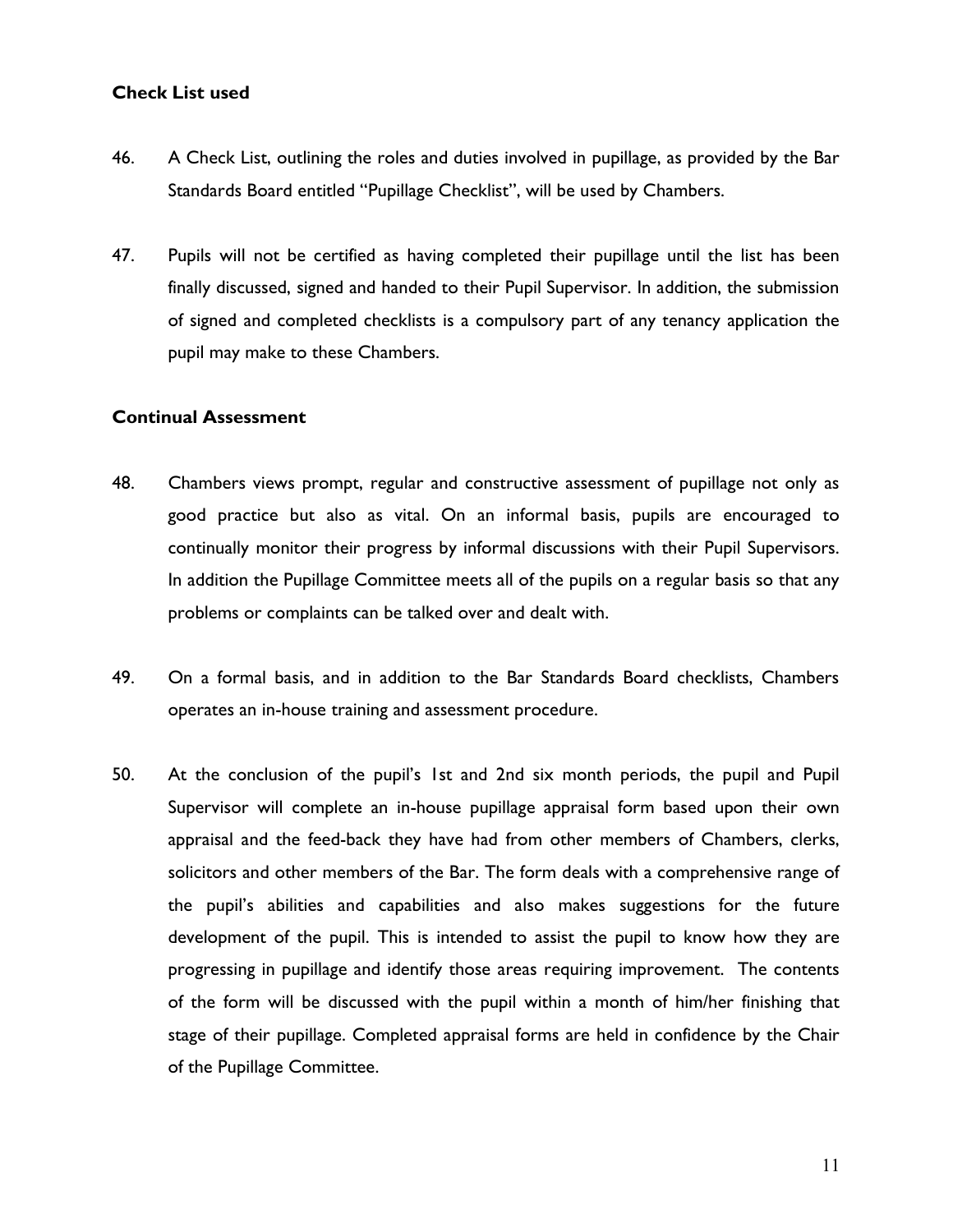51. The Appraisal Forms constitute an integral aspect of the pupil's training and will form an essential part of any application the pupil makes to Chambers for further pupillage and/or tenancy.

# Compulsory Training Courses

- 52. Pupils are required to attend and successfully complete all compulsory training courses run by the Bar Council and their respective Inns during their 12 months' pupillage. These include:
	- i. The Practice Management Course,
	- ii. The Advocacy Training Course, run by the Inns and the South Eastern circuit,
- 53. Although not compulsory, Chambers also views the Criminal Bar Association Lecture series (held at the Central Criminal Court Bar Mess) as invaluable training and treats them as compulsory.

# In-house Advocacy Training

- 54. Pupils are encouraged to take part in any advocacy training offered by their Inns or the Circuit.
- 55. Additionally, throughout the twelve-month period, pupils take part in a rigorous inhouse advocacy-training programme, delivered by experienced practitioners and on occasion, judges and other legal professionals. The programme is a mix of seminars and practical exercises aimed at developing up to date knowledge of the law, court procedure and advocacy skills.
- 56. Mock courts are regularly used to test the growing knowledge and confidence of our pupils. The training programme culminates with a number of written and oral assessments.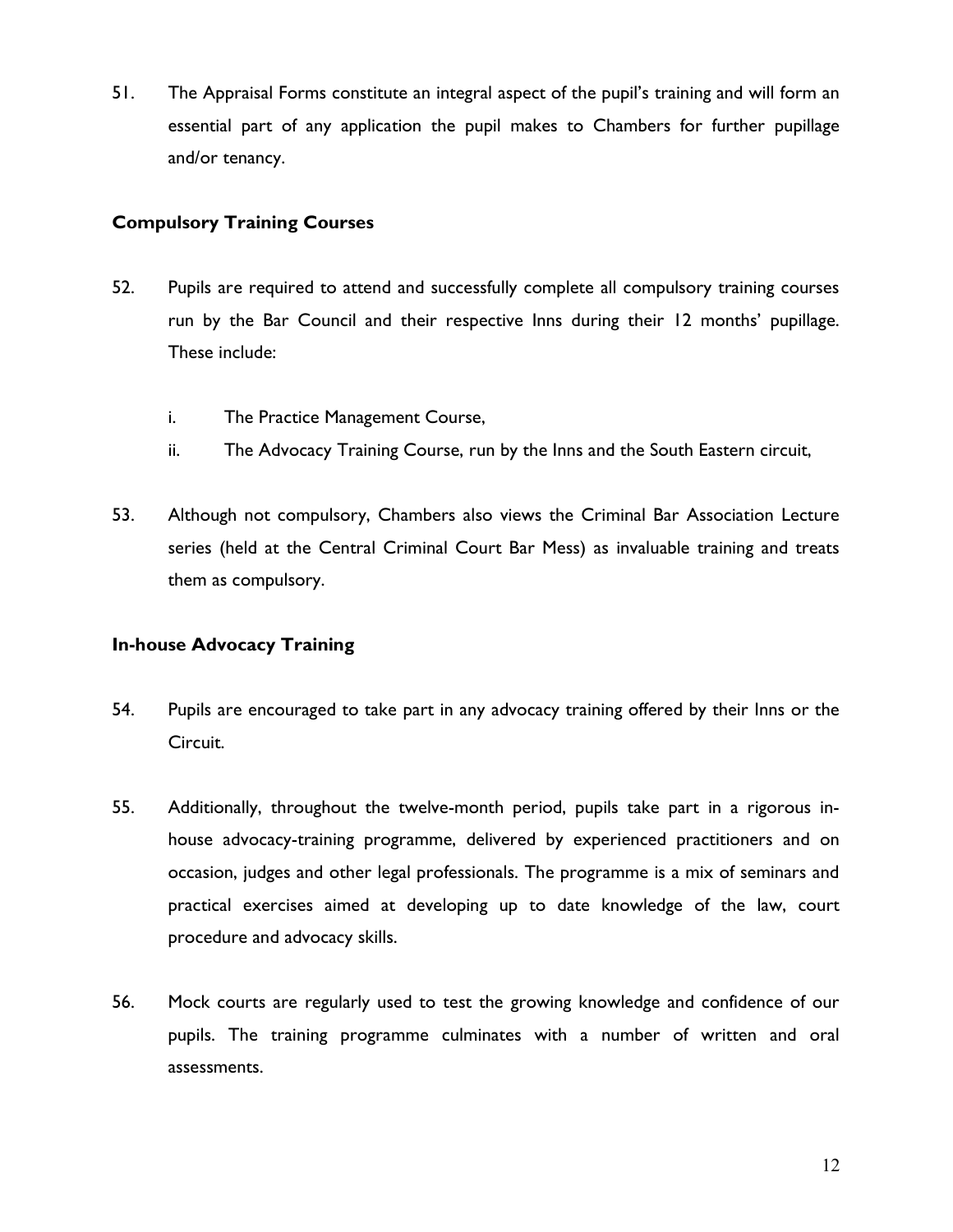- 57. The training programme lasts approximately 70 hours in total. Workshops are conducted along the lines developed by Gray's Inn and are run by members of Chambers. The sessions usually take place on the first and last Wednesday evening of each month. The training material has been compiled by members of Chambers and covers all of the ground that young members of the Criminal Bar can expect to encounter in their first few months on their feet and beyond. It is an intense course as we are able to have a very high ratio of Trainers to Pupils. We also have the advantage of being able to call on junior members of Chambers, who themselves have gone through the same course, to act as the witnesses/clients.
- 58. At 25 Bedford Row we are confident and proud of the fact that we offer our pupils among the most comprehensive advocacy training available at the Criminal Bar. By the time they get on their feet in their 2nd six months our pupils will have completed many hours of intensive advocacy training. Pupils must pass this course to the satisfaction of the Pupillage Committee in order to take up the 2nd six months and to attend court in their own right representing Chambers.

# Allocation of Work

- 59. During the pupil's practising (2nd or 3rd) six months, they will be allocated work on a daily basis. Work will be allocated without discrimination and in a manner fair to all. Allocation will take place according to:
	- i. Availability of work, and
	- ii. The pupil's perceived ability and progress (relative to other pupils) at that time, having regard to solicitors' feedback etc.
- 60. Assessment of a pupil's readiness to conduct different types of hearing is the sole responsibility and remit of the clerks (under the overall supervision of the senior clerk and 1st junior clerk), who are best placed and best informed to be able to make this assessment, in liaison with the Pupil Supervisor.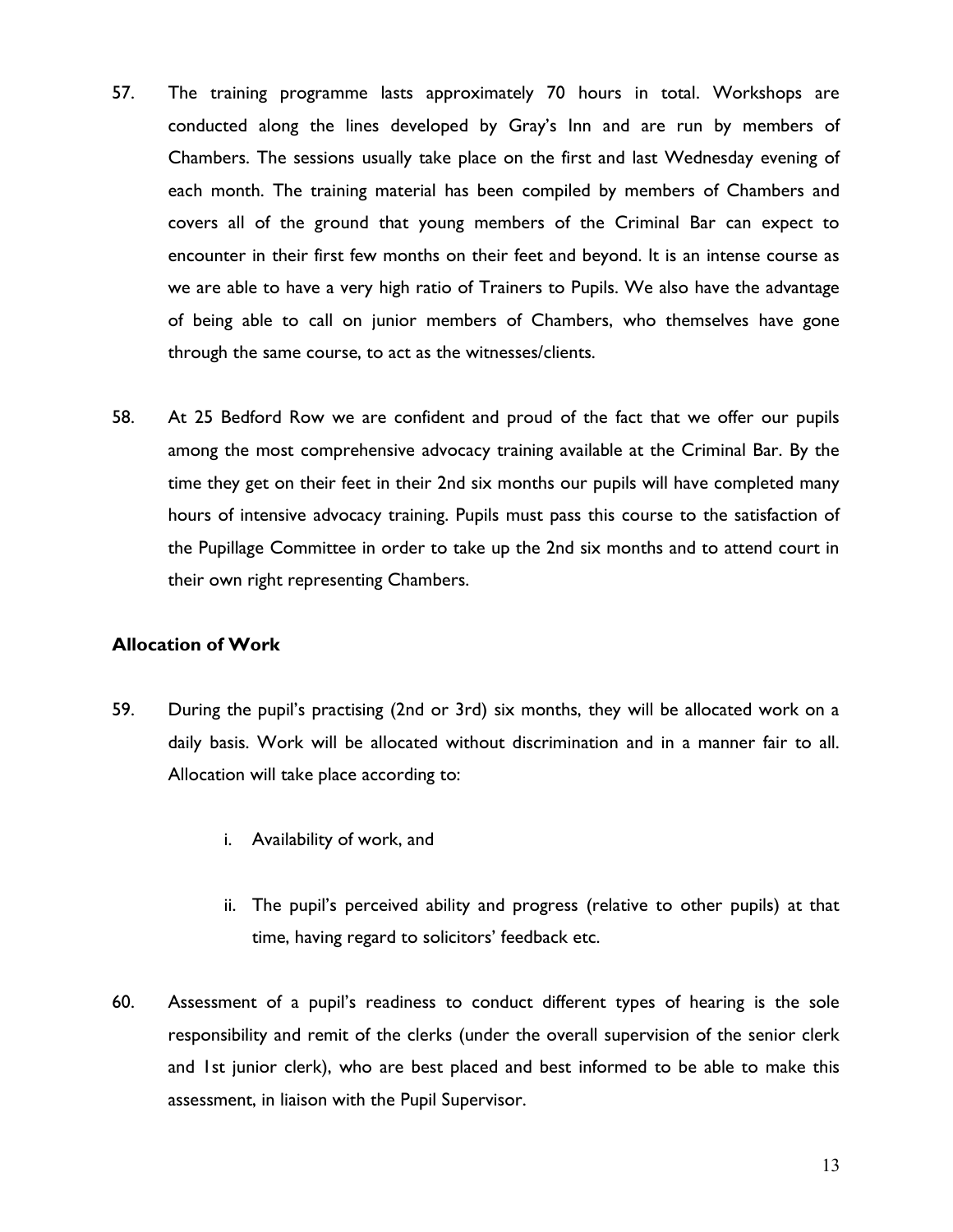61. The Chair of the Pupillage Committee (through liaison with the senior clerk, 1st junior clerk and the Pupil Supervisors) monitors the distribution of unnamed work received by Chambers and re-distribution of work between members of Chambers to pupils. Should the pupil feel at any stage that work is being allocated on an unfair or discriminatory basis, Chambers operates a scheme whereby the Pupillage Committee investigates any such complaints as a matter of urgency and a full report made to the aggrieved pupil.

# Feedback

- 62. No-one is perfect, and Chambers welcomes confidential feedback from pupils upon the pupillage that we offer. Accordingly, the in-house assessment forms are also designed to enable the pupil to provide any feedback that he or she deems appropriate at the conclusion of each period of pupillage. Chambers takes this process seriously and undertakes to look into any comments or complaints made.
- 63. Additionally, pupils are invited to complete the anonymous Bar Standards Board questionnaires provided with each of the Bar Standards Board checklists. These may be sent directly to the Bar Standards Board or, if they wish, be returned to the Pupillage Committee who will forward them on their behalf.

## Recruitment of Tenants

- 64. No pupillage at 25 Bedford Row is offered with a guarantee of (or with a view to) further pupillage or tenancy at its conclusion. All pupils must apply for such further pupillages and/or tenancies as may be available.
- 65. Chambers' policy in respect of pupil recruitment is that *applications for tenancy will* not be considered until completion of a  $3<sup>rd</sup>$  six-month pupillage. Within one month prior to the conclusion of a twelve-month pupillage, pupils can apply to for a further extension for six months, by means of a written letter to the Chair of the Pupillage Committee.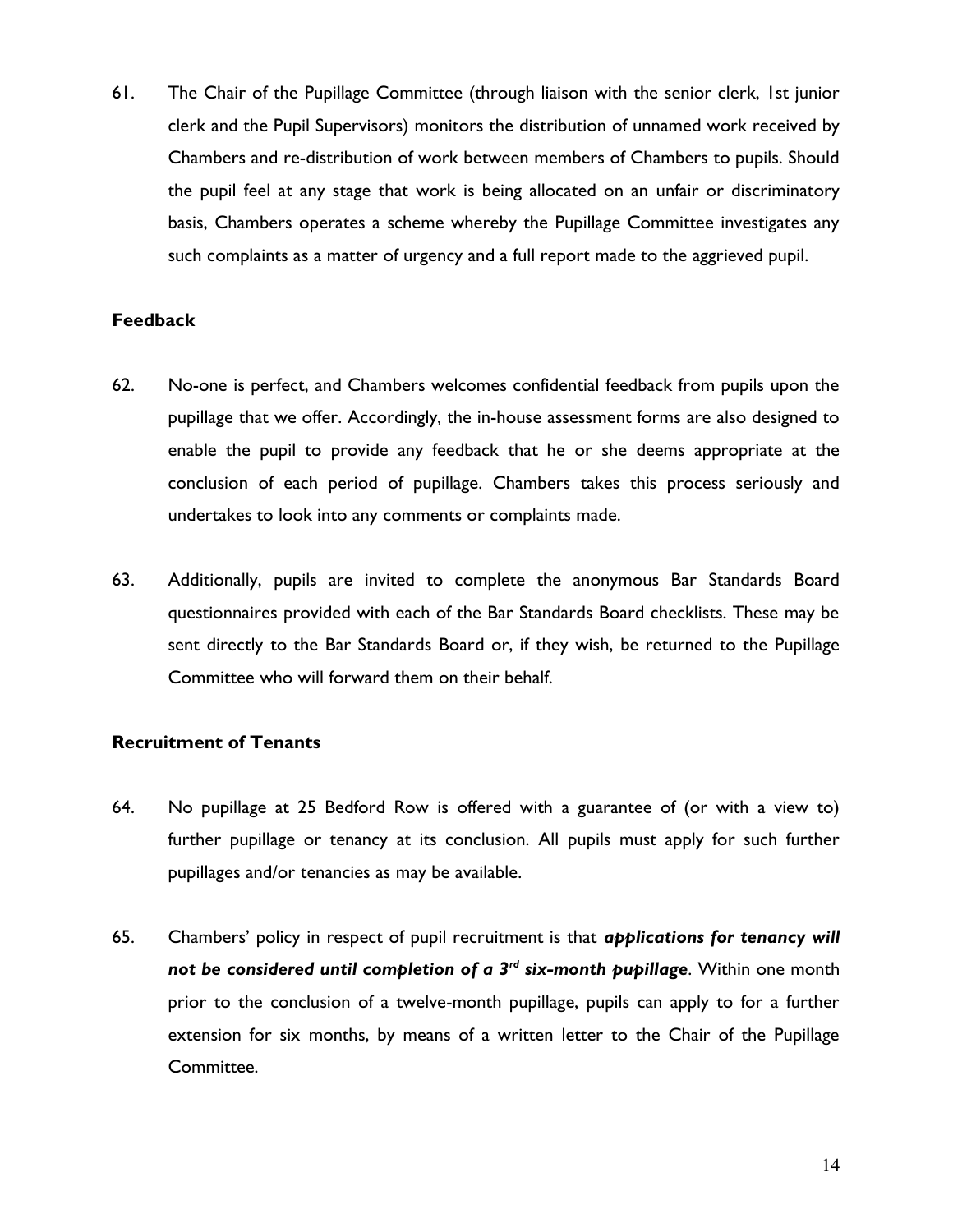- 66. Applications will be considered by the Pupillage Committee, with regard to the views expressed by the clerks and Pupil Supervisors.
- 67. Junior tenants may be recruited from in-house pupils at the conclusion of their  $3<sup>rd</sup>$  six pupillage. They may be considered alongside any external candidates (as to which Chambers will advertise generally for prospective junior tenants before making any decision).
- 68. Chambers is committed to a process that is fair, comprehensive and includes on-going assessment. The purpose is two-fold.
	- i. To ensure that pupils are given every opportunity to demonstrate their skills over the period of their pupillages.
	- ii. The ultimate aim is that chambers' recruits the talented pupil(s). The standard expected of pupils is a high one. Chambers' recruits pupils who are "exceptional".
- 69. The assessment process consists of:
	- i. Three advocacy assessments (normally at the 9, 15 and 18 month stage)
	- ii. Three drafting assessments (normally at the 8, 14 and 17 month stage)
	- iii. One ethics interview (18 month stage, before the Management Committee)
- 70. The process is comprehensive with on average 20 different tenants, including Silks, involved in assessments or supervisor reports.
- 71. Applications are invited towards the end of the  $3<sup>rd</sup>$  six pupillage and take the form of:
	- i. Covering letter.
	- ii. Schedule of notable cases.
	- iii. Schedule of work undertaken in chambers.
	- iv. Any other material which the pupil considers relevant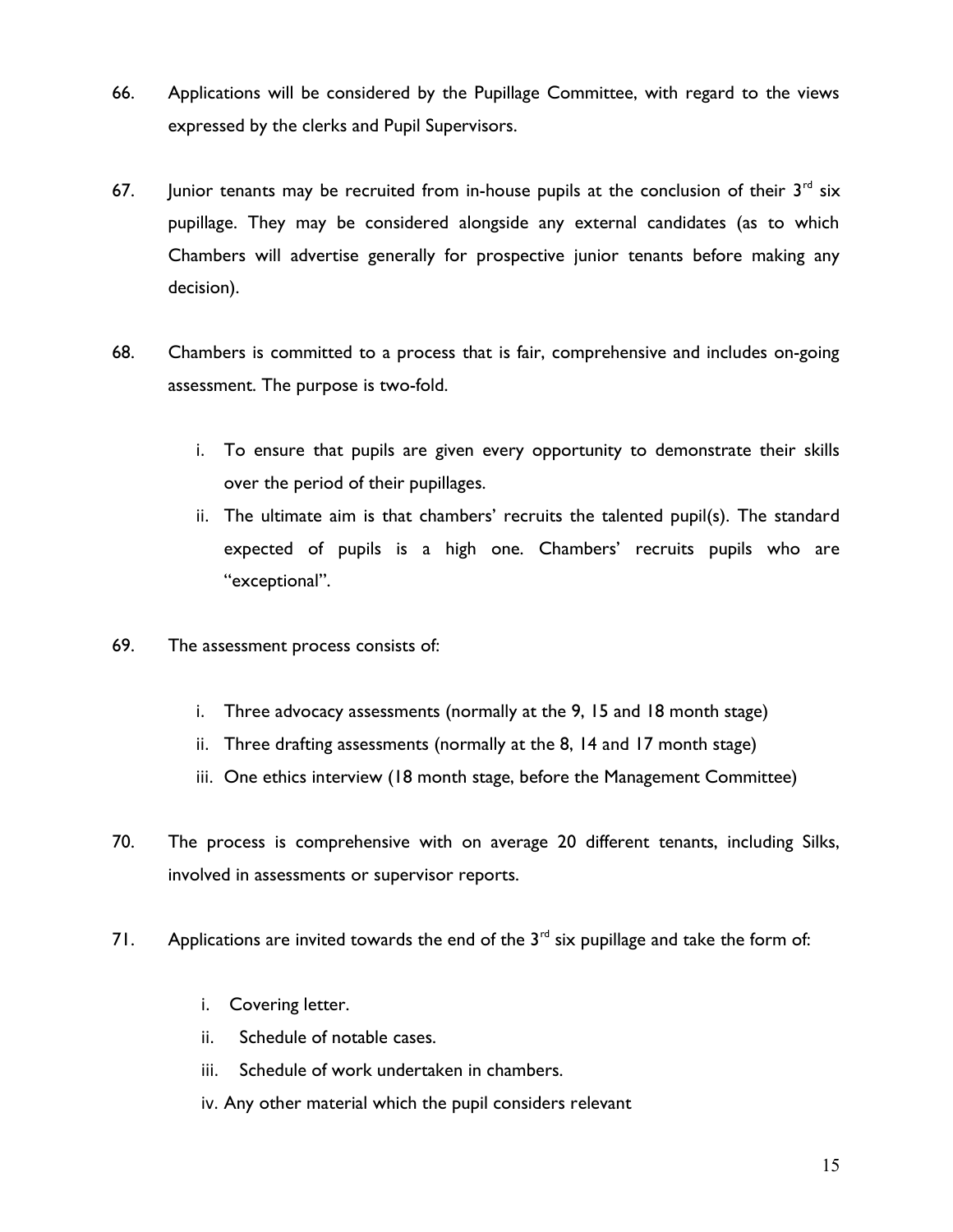- 72. The material is collated and presented to the Management Committee for consideration by the Chair of the Pupillage Committee. The "material" includes:
	- i. Supervisor's report(s) [dealing with set criteria]. Supervisors are invited to attend to add to their report if they wish. In practice, the written reports are comprehensive and deemed sufficient.
	- ii. Clerks report [dealing with feedback from solicitors, relationship with clerk's room and the views of the clerks room are set out in the conclusion]
	- iii. On-going drafting and advocacy assessments summary.
	- iv. Ethics assessment [part of the Management Committee interview].
- 73. There are three possible outcomes:
	- i. Rejected application
	- ii. No indication
	- iii. Recommendation made for tenancy
- 74. Whatever the outcome, the pupils and tenants are not informed in advance of the Chambers meeting.
- 75. 'Rejected application': Where the committee after considering all "the material", votes unanimously to reject an applicant, the application will not go before the full Chambers meeting.
- 76. The meeting will be informed of the decision of the committee and an oral summary of the reasons for the decision will be provided.
- 77. There will be no further consideration of the pupil's application unless at the next meeting 50% of the meeting vote for the application to be re-opened and reconsidered. In those circumstances, the material would be made available for the full meeting to consider and a further meeting be held to facilitate this.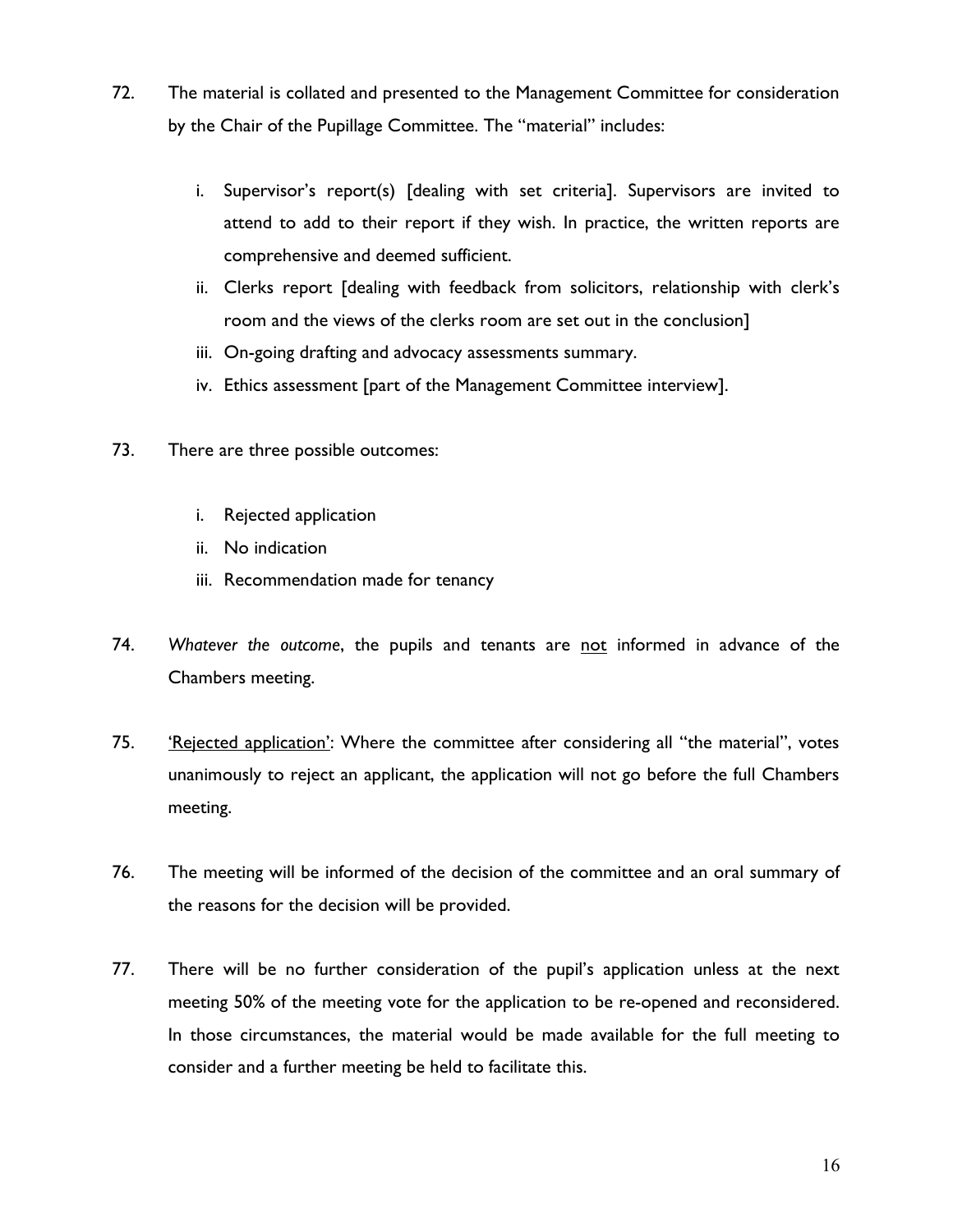- 78. 'No indication': Where the committee makes no indication, the application will go to the full meeting with the material provided. Chambers will vote in the usual manner. Members of the management committee are entitled to express their individual views and vote accordingly.
- 79. 'Recommendation': The committee may recommend an application and the meeting will be informed of this. This is not binding on the meeting but is of course persuasive.
- 80. Prior to the Chambers meeting, members are provided with an electronic copy of the pupil applications (letter and schedules). A hard copy of all "the material" is left with the Senior Clerk, so that any member of Chambers who cannot attend can make an informed vote.
- 81. Bundles are prepared of all the material and provided at the start of the meeting.
- 82. At the meeting, a summary of the information is presented to Chambers by the Chair of the Pupillage Committee. Members discuss the application. A successful applicant requires two thirds of the votes (including proxy/written votes). Discussions within a meeting remain confidential.
- 83. If unsuccessful, Chambers are keen to ensure that a pupil in that situation has a grace period where they can continue to practice whilst they make arrangements. Three months is the normal period granted but that can and has been extended. Chambers as a whole, including the clerks' room strives to be supportive. The clerks' room in particular prides itself on its ability to assist placing pupils elsewhere.
- 84. Ultimately, Chambers will not offer a tenancy to any pupil who is not deemed to have the ability, determination and potential to make an outstanding Barrister, advocate and ambassador for 25 Bedford Row and to create and sustain a successful practice.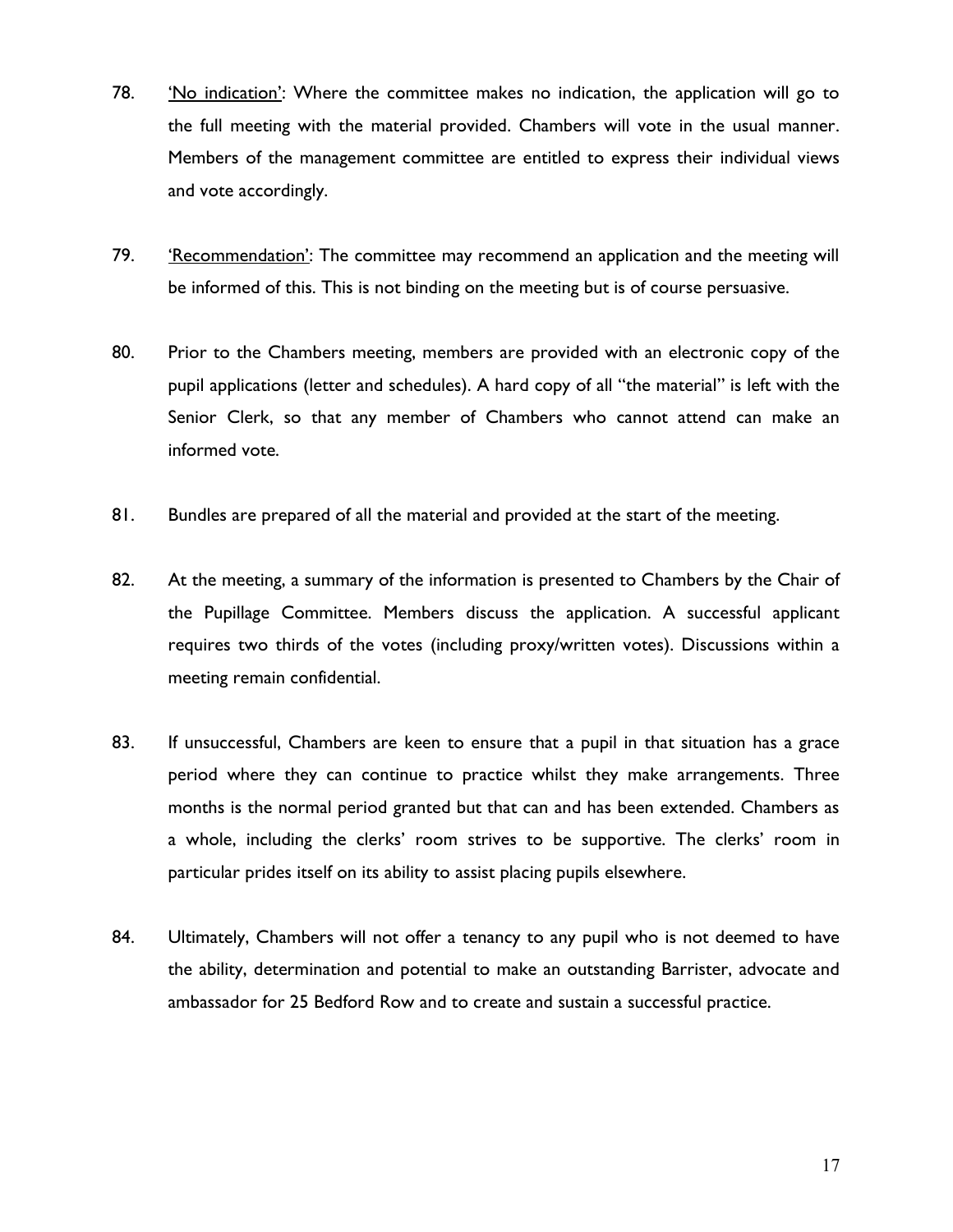## Complaints Procedure

- 85. Our aim is to ensure that all pupillages meet the highest standards at all times. We will not directly or indirectly discriminate against pupils on grounds of their sex, race, colour, ethnic or national origin, nationality, citizenship, gender, sexual orientation, age, marital status, disability, religion or political persuasion.
- 86. Chambers has a system that is intended to deal with matters before they become problems. We have found that regular meetings and liaison with members of the Pupillage Committee at the advocacy workshops all constitute an excellent way of ensuring, as far as possible, that the pupils have someone to talk to and discuss their worries and problems. However, in the event that the pupil needs to take the matter further and if a problem cannot be resolved by the Pupil Supervisor, then Chambers provides a procedure whereby the pupil can take the matter to the Chair of the Pupillage Committee, the Head of Chambers, and if they wish, the Bar Standards Board.
- 87. Chambers recognises that this is a particularly sensitive area where embarrassment, fear of causing a fuss, of being labelled, or of adverse judgment may prevent a complaint being made in the first place. It is Chambers' policy, therefore, that as far as is practicable, names of complainants will not be released (save to those persons conducting the investigation and to the person complained against) without their consent. Equally, complainants will not be victimised or suffer detriment because of a complaint made in good faith. A number of situations which may give rise to complaint are as follows:
	- Selection of pupils, tenants and staff from internal or external applicants
	- Conduct of pupillage.
	- The working relationship with pupil and Pupil Supervisor.
	- Distribution of work in Chambers.
	- Pressure or instruction to discriminate in the distribution of work.
	- Sexual or racial discrimination/harassment.
	- Harassment or other discrimination originating within or outside Chambers.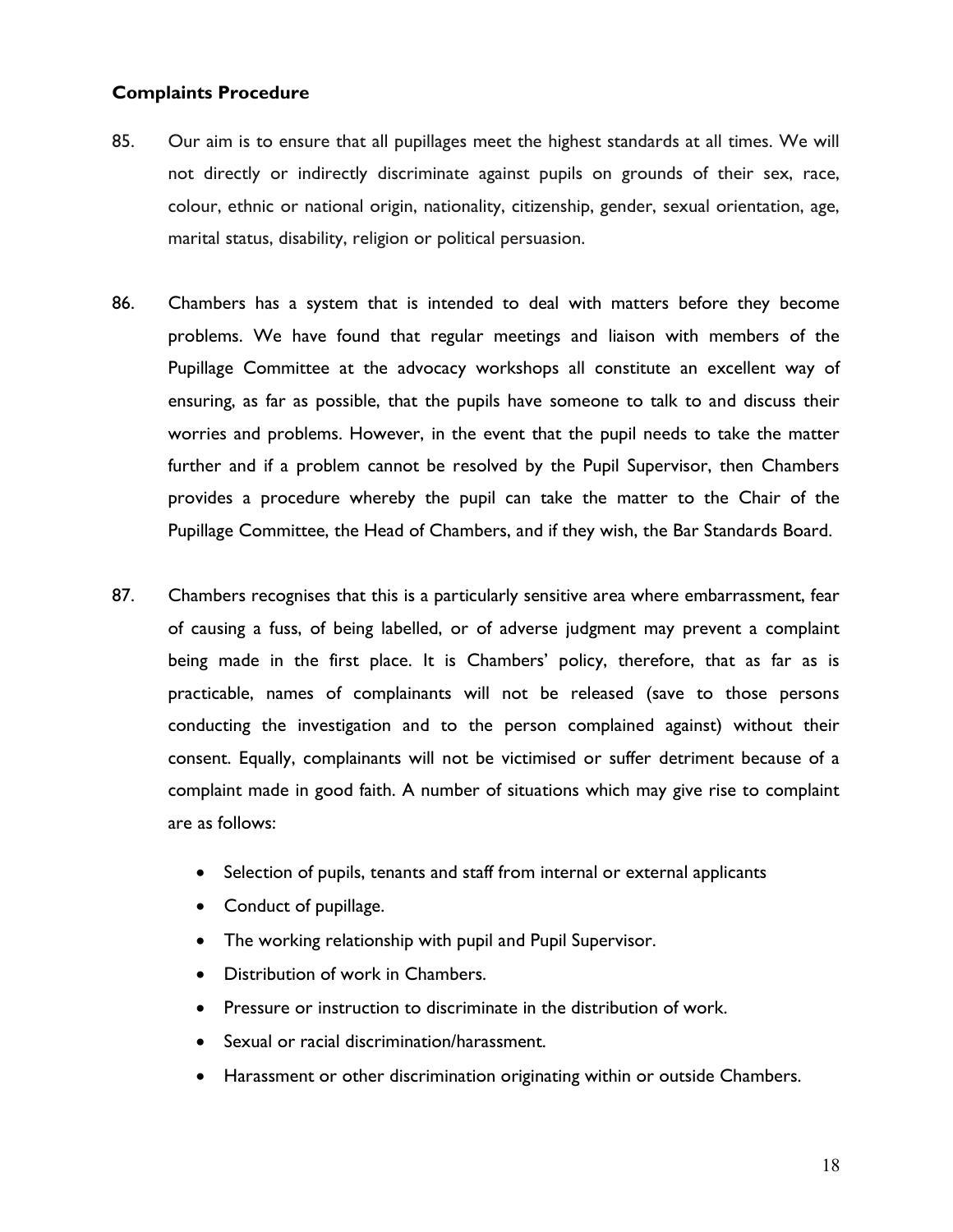- 88. A person subject to discrimination in any of these situations may, at their choosing, deal with the matter in a number of ways:
- 89. Voicing a Concern: Where an aggrieved person merely wishes to voice their concerns and no more, they can approach either the Chair of the Pupillage Committee (Laurie-Anne Power) or a member of the Pupillage Committee or their Pupil Supervisor for a confidential discussion. This is primarily intended to provide support and advice without the matter going any further.
- 90. Informal Complaint: The second option is the lodging of an informal complaint. This can be done orally to either the Chair of the Pupillage Committee or a member of the Pupillage Committee. An informal complaint is designed to act as a method of resolving disputes without the need for a formal investigation to determine the issue. If the complaint concerns the conduct of a person in Chambers, it may be that such a person can be made aware that they are causing offence and so cease the offending behaviour. Alternatively, where the complaint concerns a decision taken within Chambers, it may be that such a decision can be reviewed or, if appropriate, overturned. An informal complaint may also be made for the purposes of seeking advice.
- 91. Formal Complaint. The third option is the lodging of a formal complaint. This must be in writing and must set out the allegation(s) complained of so as to enable Chambers to carry out a thorough investigation of all the matters concerned. If actual or potential discrimination has been found, remedial steps will be taken immediately. These may include a re-evaluation of a decision, a further opportunity to be considered for an interview or a pupillage, tenancy, brief or post as the case may be, a change in working practices, further advice, training or support, comparative monitoring of work allocation and any other action, including disciplinary steps against the offender, that appear to the panel to be appropriate.
- 92. In the conduct of formal complaints, the following grievance policy shall have effect:
	- i. If you have a complaint or grievance you are invited to let us know as soon as possible. All formal complaints should be in writing.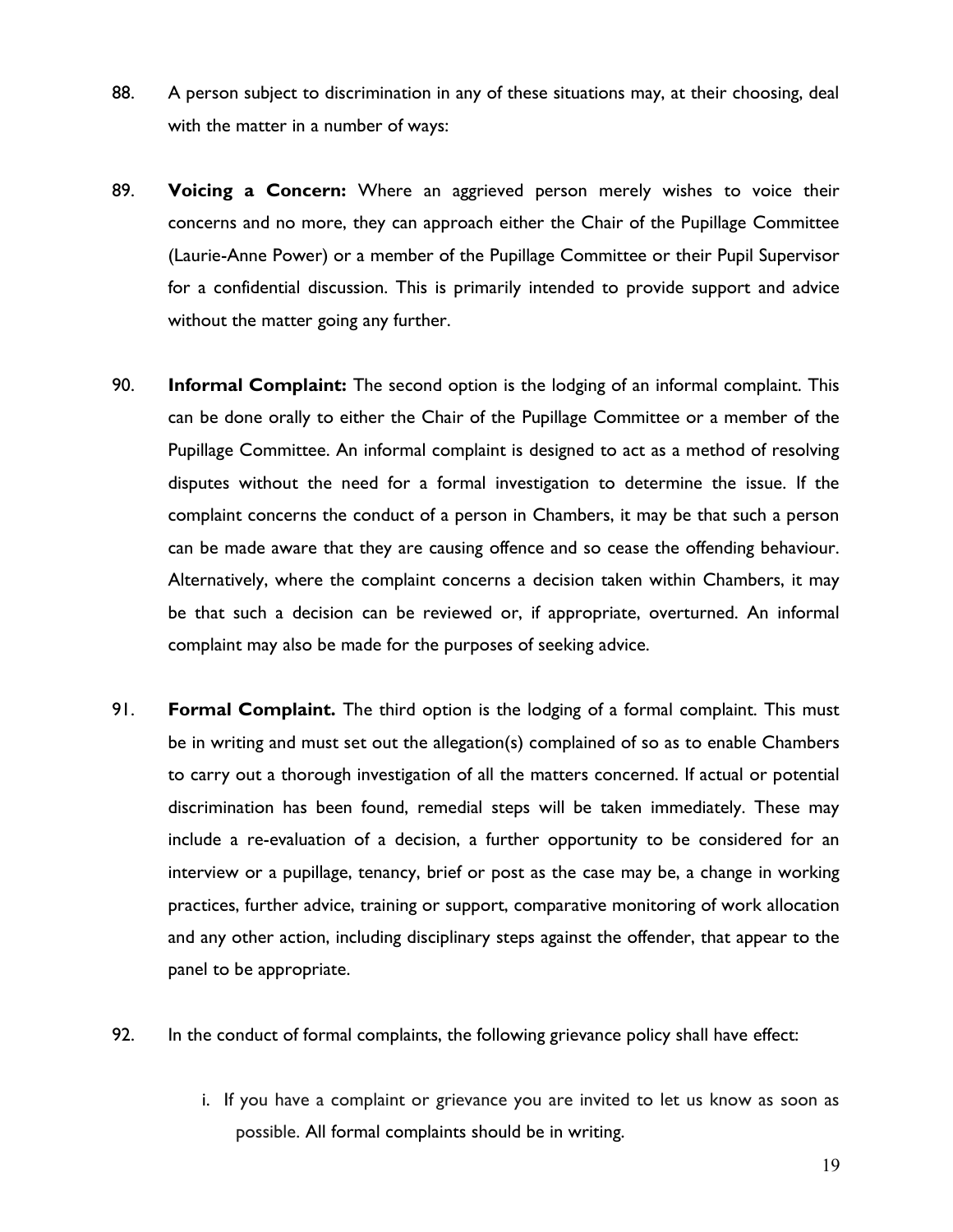- ii. Your complaint should be raised initially with your Pupil Supervisor. Where the complaint is related to an issue arising with your Pupil Supervisor, you should raise the matter with the Chair of the Pupillage Committee.
- iii. If the matter cannot be resolved, or requires further investigation, the matter will be referred to a panel jointly headed by Paul Mendelle QC, Jeremy Dein QC and George Carter-Stephenson QC and made up of experienced members of Chambers and the Senior Clerk, which considers any complaint.
- iv. Within 14 days of your complaint being received, one of the joint heads of the panel will appoint a member of the panel to investigate it. If your complaint is against the one of the joint heads of the panel, the next most senior member of the panel will investigate it. In any case, the person appointed would be someone other than the person you are complaining about. The panel will consist of at least one representative of each sex.
- v. The person appointed to investigate will write to you as soon as possible to let you know he/she has been appointed and that he/she will reply to your complaint within 14 days. If he/she finds later that he/she is not going to be able to reply within 14 days he/she will set a new date for the reply and inform you.
- vi. His/her reply will set out:
	- The nature and scope of the investigation;
	- The conclusion on each complaint and the basis for the conclusion; and
	- If he/she finds that you are justified in your complaint, proposals for resolving the complaint.
- vii. If it is necessary to conduct a hearing in order to determine in any issue, the panel in accordance with the rules of natural justice and fairness shall determine the manner of the hearing. The complainant has a right to make representations and/or to be independently represented, as does the person